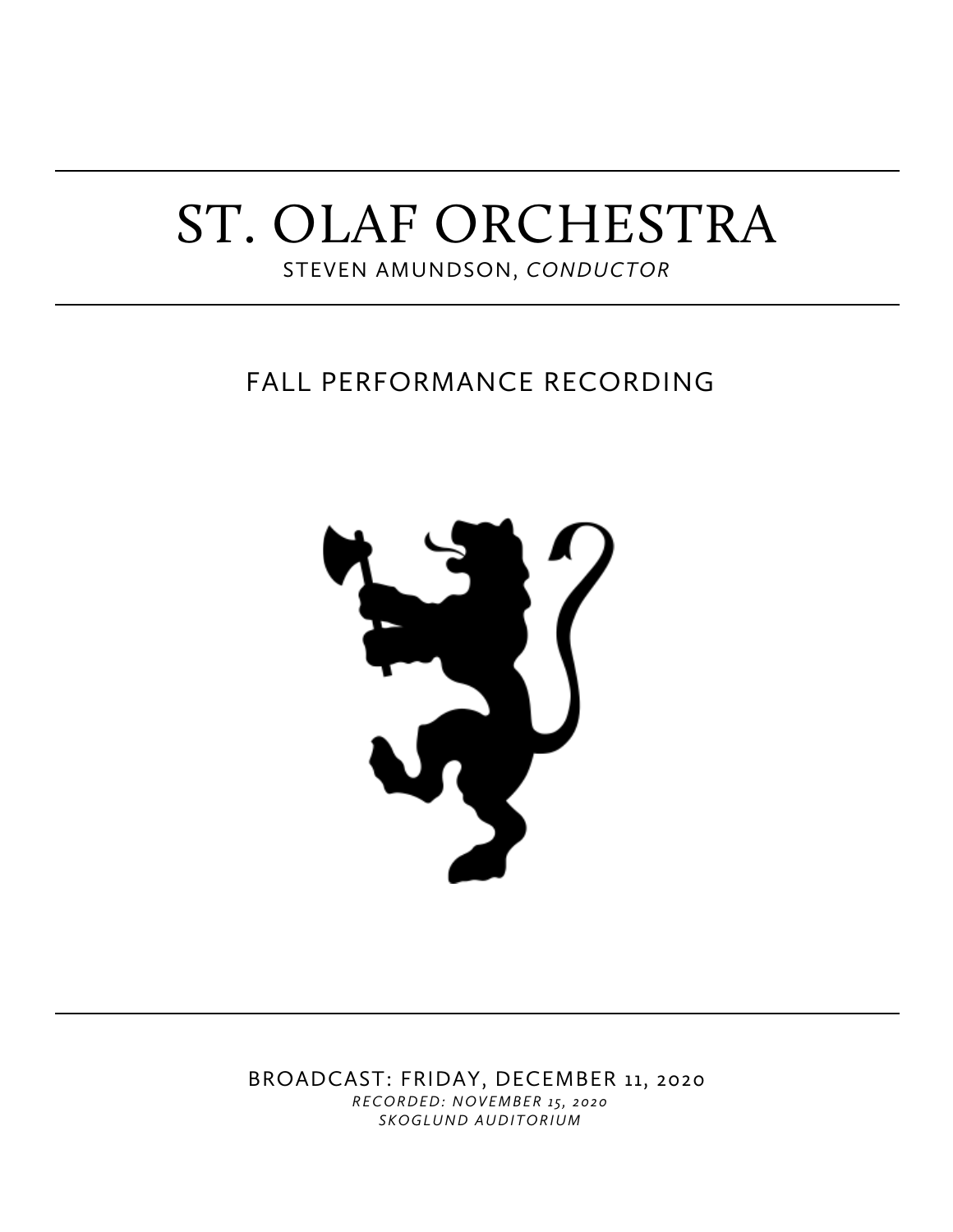# Program

I. *Marsch*

Dutch composer and conductor Willem van Otterloo began his career studying medicine, but later attended the Amsterdam Conservatory where studied cello under Orobio da Castro and composition with Sem Dresden. His composition career took off when his *Suite No. 3* was awarded a prize by the Concertgebouw Orchestra while he was a cellist in the Utrecht Municipal Orchestra. His conducting debut was with the Concertgebouw conducting his *Suite No. 3*, and he went on to conduct the Utrecht, Hague Resedentie Orchestra, and Sydney Philharmonic Orchestra.

*Serenade for Brass and Percussion* is loosely inspired by post-Romantic 18th- and 19th-century wind serenades. The first movement is full of energy from the first note; dramatic chords in the low brass underscore a brilliant trumpet melody, introducing a snappy, rhythmic theme that drives the rest of the movement. Solo trumpets take over the melody while the rest of the section continues the march. The melodic line is passed throughout the ensemble, fluctuating in energy and drama until a final, celebratory chord closes out the movement.

### **Three Latin American Sketches** Aaron Copland (1900–1990)

II. *Paisaje Mexicano* III. *Danza de Jalisco*

While on a four-month visit to Mexico at the invitation of composer and conductor Carlos Chávez, Aaron Copland and Chávez paid a visit to *El Salón México*, a popular nightclub in the region. This nightclub visit inspired Copland to write a piece of the same name, and implanted in him a love of Latin American music that inspired many more compositions throughout his career. Following his four-month stay in 1932, Copland returned to Mexico several times, visited several Central American countries, and took another four-month visit to South America in 1947. His appreciation of Latin American music made him a champion for underrepresented folk musicians and Latin composers working in the United States.

*Three Latin American Sketches* is made up of three distinct movements, all inspired by Copland's travels. Gian Carlo Menotti, director of Festival of Two Worlds in Spoleto, Italy, commissioned him in 1959 to write a short orchestral work. As Copland was in Acapulco at the time, he took inspiration from his surroundings and wrote *Paisaje Mexicano* ("Mexican Landscape"). However, he soon realized the movement was too short, and wrote *Danza de Jalisco* ("Dance of Jalisco"), which was performed instead of *Paisaje Mexicano* at the festival. The two pieces were performed together under the title *Two Mexican Pieces* at a private concert of the Pan-American Union in Washington, D.C. in 1965, with Copland himself conducting. After some revisions in 1967, conductor Andre Kostelanetz asked Copland to add a third piece. This final addition became *Estribillo*, inspired by a popular Venezuelan song. Now titled *Three Latin American Sketches*, the work in its final form was premiered by Kostelanetz and the New York Philharmonic in June of 1972.

The second movement, *Paisaje Mexicano* ("Mexican Landscape"), is a perfect example of Copland's ability to evoke natural landscapes with flowing, graceful melodies, and features a variety of wind solos. *Danza de Jalisco* ("Dance of Jalisco"), referring to a state in western Mexico, takes on a more upbeat character, using shifting meters, colorful scalar melodies, and sizzling percussion to recreate traditional Mexican dance rhythms in a new and exciting way. Although Copland uses recognizable rhythms in all three movements, his inclusion of dissonance and irregular accents reflect his unique style at the end of his career.

**Serenade for Brass and Percussion** Jan Willem van Otterloo (1907–1978)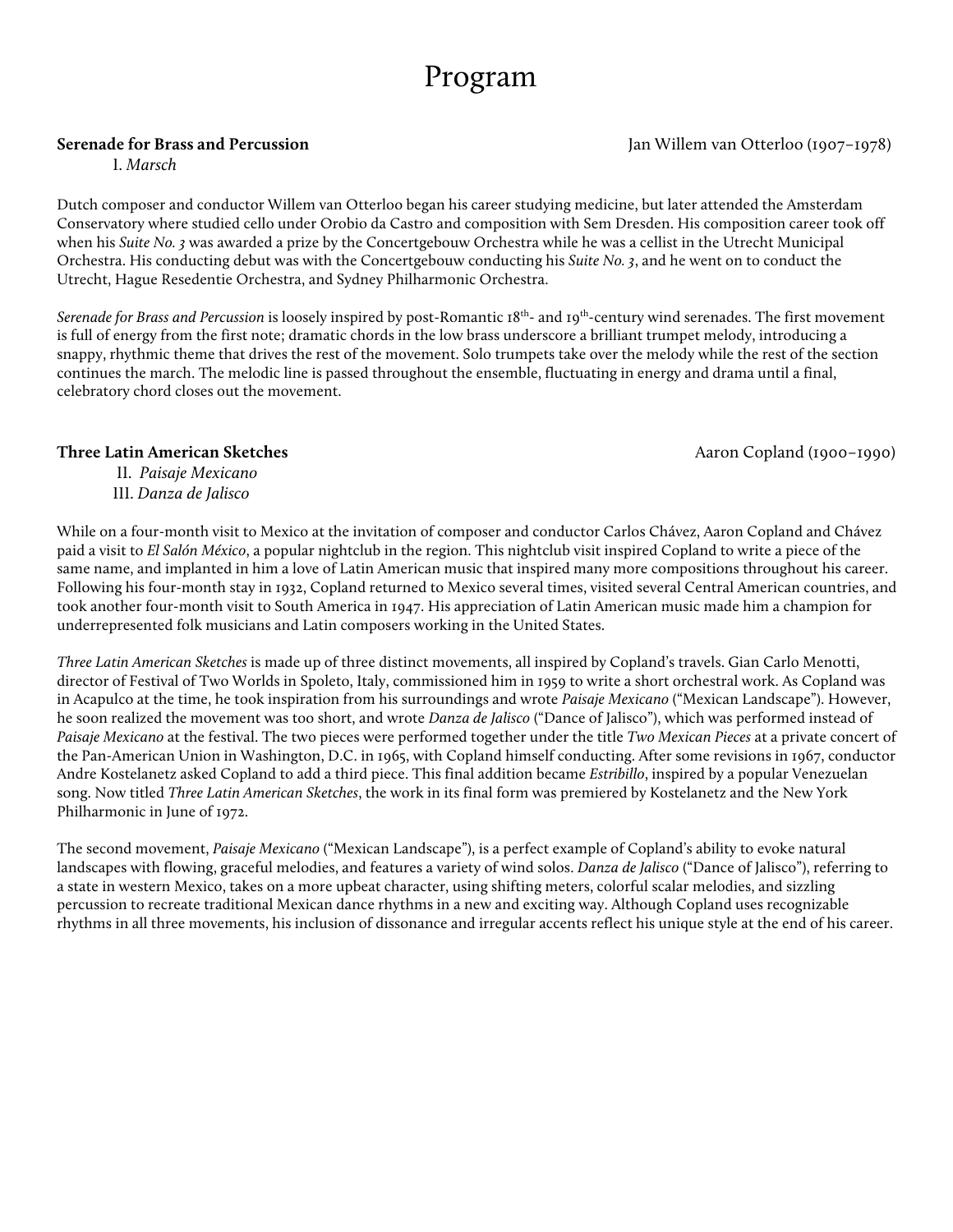## **Prelude to the Afternoon of a Faun Claude Debussy (1862–1918)**

Poet Stéphane Mallarmé wrote *L'après-midi d'un faune* ("The Afternoon of a Faun") in 1876. The poem tells the story of a mythical faun: a self-indulgent half goat, half man that pines after nymphs and frolics with the other forest creatures. When he came across it 10 years later, the poem stood out to Debussy as analogous to his musical style. Debussy described his inspiration as "a very free rendering of Stéphane Mallarmé's beautiful poem. It does not purport to contain everything that is in the poem. It is rather a succession of scenes in which the desires and dreams of the faun pass through in the heat of the afternoon. Then, tired of chasing the frightened nymphs and naiads, he gives in to intoxicating sleep." The piece was an instant success after its premiere in December 1894, and is the only work by Debussy to receive an encore at its premiere. The poet Mallarmé himself also praised the piece, saying it extended the emotion of his poem and gave it a warmer tone.

Debussy's interpretation in *Prelude to The Afternoon of a Faun* is as hazy and sensuous as the poem. It begins with an evanescent flute solo that appears out of the silence, representing the call of the faun's flute. The descending first six notes of the theme are re-harmonized and re-orchestrated several times throughout the work, floating effortlessly around the orchestra to a dream-like mood that had never been heard by audiences before. This style ultimately became a hallmark of Debussy, and this work is one of the earliest and most evocative examples of musical Impressionism. The middle of the work features sub-themes in the oboe and upper woodwinds, before the faun's theme returns to close out the movement.

**Afro-American Symphony** William Grant Still (1895–1978)

III. *Animato*

William Grant Still was born in Mississippi in 1895 and was raised in Arkansas. He was a gifted musician from childhood, taking formal violin lessons and teaching himself to play clarinet, saxophone, oboe, viola, cello, and double bass. Though he was clearly musically talented, Still's mother advised him to pursue medicine in college, as the opportunities for Black composers were still quite limited. Still took his mother's advice and attended Wilberforce University, but later dropped out because there was no opportunity to study music. Financed by a small inheritance from his father, Still continued his music education at Oberlin University Conservatory. Still's education in various musical styles influenced him throughout his career. He wrote jazz arrangements for Artie Shaw, Paul Whiteman, and W.C. Handy, and also was classically trained by George Whitefield Chadwick of the first New England School and the French-born modern composer Edgard Varèse.

Still's first major composition, *Afro-American Symphony*, highlights this ability to expertly blend jazz, blues, and spirituals with the classical style. Though the movements are named in the European style, Still's notebooks use alternate movement titles such as "Longing," "Sorrow," "Humor," and "Aspiration." By combining and balancing these musical styles, Still was able to tell the story of his life: the spirituals his grandmother used to sing to him, the influences of his mentor George Whitefield Chadwick, and the cultural celebration of the Harlem Renaissance. Still also used this symphony to celebrate genres that were not previously recognized. Though Gershwin had given jazz a place in the concert hall, blues was still not a respected genre at the time of *Afro-American Symphony*'s composition, and was viewed as low class or vulgar music. By balancing European and African traditions, Still celebrated his musical upbringing while also introducing audiences to new sounds and styles previously unknown to classical music audiences.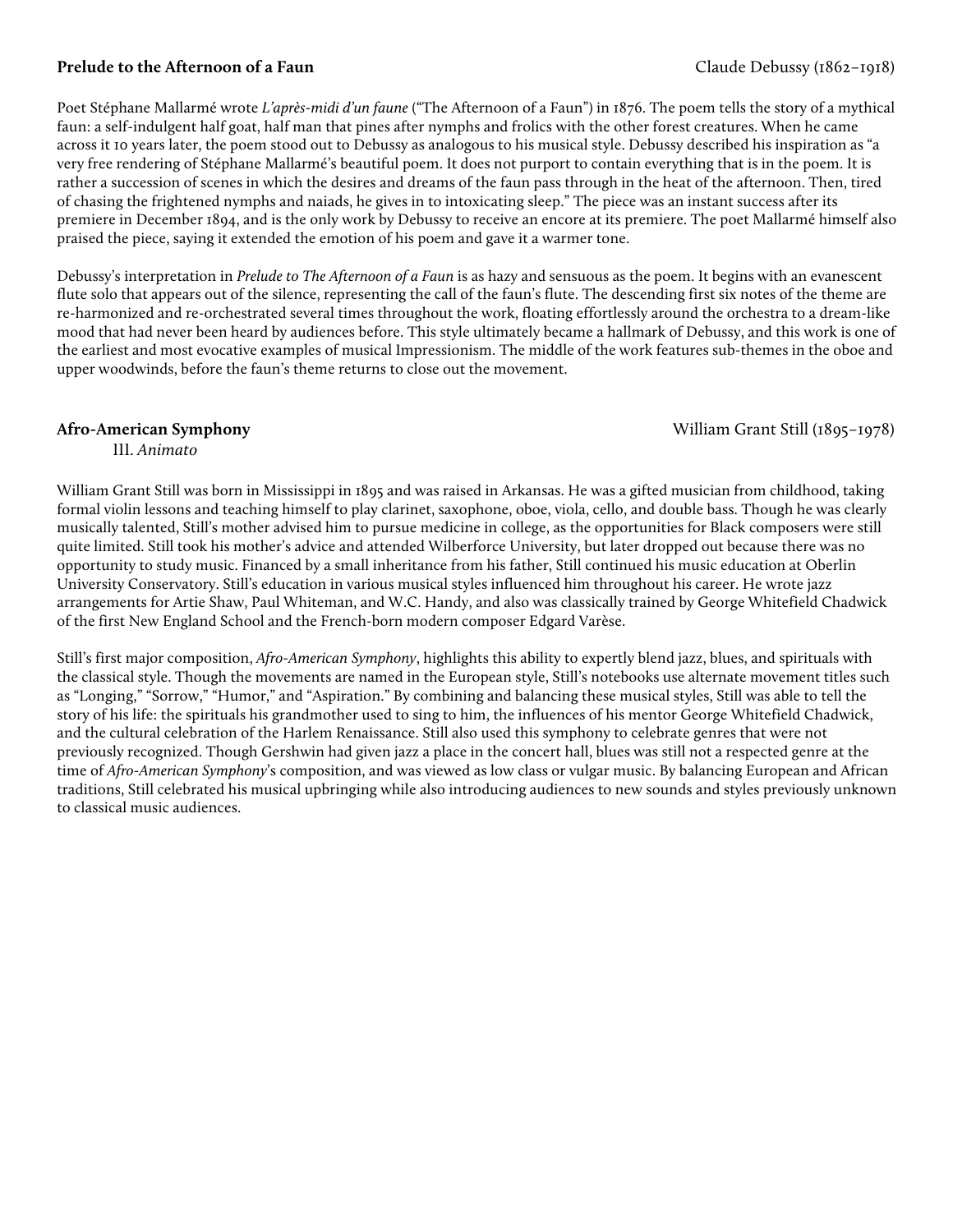## **"Adagio" (***Nimrod***) from** *Variations on an Original Theme***, Op. 36** Edward Elgar (1857–1934)Edward Elgar (1857-1934)

Edward Elgar was born into a musical family in 1857 in Worcester, England, where he spent much of his childhood. Despite his lack of formal music training, he absorbed all of the musical knowledge he could from his father and became a freelance musician at the age of 16. He eventually went on to become one of the most well-known European Romantic composers, whose varied works hold an invariable position in the standard repertoire.

One of his most famous works is *Variations on an Original Theme*, Op. 36. The concept of the piece, often called *Enigma Variations*, is one that has been studied and debated since its premiere. Elgar himself confirmed that the fourteen variations on his original theme are dedicated to fourteen of his close friends, with distinct ideas and themes woven through that not only portray the character of his friends, but which contain themes that may only be understood by their subjects. At the time of its debut, Elgar introduced the concept of the work with a veil of mystery and ambiguity:

It is true, that I have sketched for their amusement and mine, the idiosyncrasies of fourteen of my friends, not necessarily musicians; but this is a personal matter, and need not have been mentioned publicly. The variations should stand simply as a "piece" of music. The Enigma I will not explain *—* its dark saying must be left unguessed, and I warn you that the apparent connection between the variations and the theme is often of the slightest texture; further, through and over the whole set another and larger theme 'goes' but is not played …

Of the 14 variations, the most famous and most performed is the ninth, entitled "Nimrod." Written for Elgar's close friend and musical inspiration August Jaeger, its wandering melodies are full of unmistakable adoration and passion. Though a devoted businessman by day, Jaeger was a musician to the core, and he was not only an inspiration to Elgar but to many prominent musicians at the time. The music evokes deep emotion from the first *pianissimo* notes in the strings, and grows with dynamic swells and melodic leaps. The music reaches a culmination of the increasingly passionate lines before coming full circle and dying down to the same pianissimo dynamic and sparse instrumentation that began the movement.

**Angels' Dance Steven Amundson (b. 1955)** Steven Amundson (b. 1955)

Amundson shares some comments about his composition:

I composed *Angels' Dance* soon after my beloved father passed away. Although I had composed a few small pieces, this was the first work I created for orchestra and I did so with the intent of honoring my dad, who was a very important and inspiring presence in my life.

With the exception of the middle section of the work, *Angels' Dance* is in 7/8 time. This Christmas-themed work introduces a colorful texture in strings, harp, and percussion, followed by the lilting main theme in solo woodwinds. The horns present an elongated version of the well-known Christmas carol "Angels We Have Heard On High," and a sequencing transition leads to a slow, prayerful section based on a rising interval of a ninth. The first section returns and the Christmas carol is repeated, this time in counterpoint with the main theme. An energetic coda highlighted by quick, scalar figures in the strings and a repeated brass statement of the first phrase of the carol brings the work to a festive conclusion.

*Angels' Dance* was composed in 1995 and premiered by the St. Olaf Orchestra in December of that year. It has been performed by the Atlanta Symphony, BBC Concerto Orchestra, Chicago Symphony, Cleveland Orchestra, Dallas Symphony, Detroit Symphony, Kansas City Symphony, Milwaukee Symphony, Nashville Symphony, Oregon Symphony, St. Louis Symphony, and the Toronto Symphony, among many others. It has been recorded by both the Cincinnati Pops Orchestra and the Houston Symphony.

*—Program notes by Penelope Musto '21*